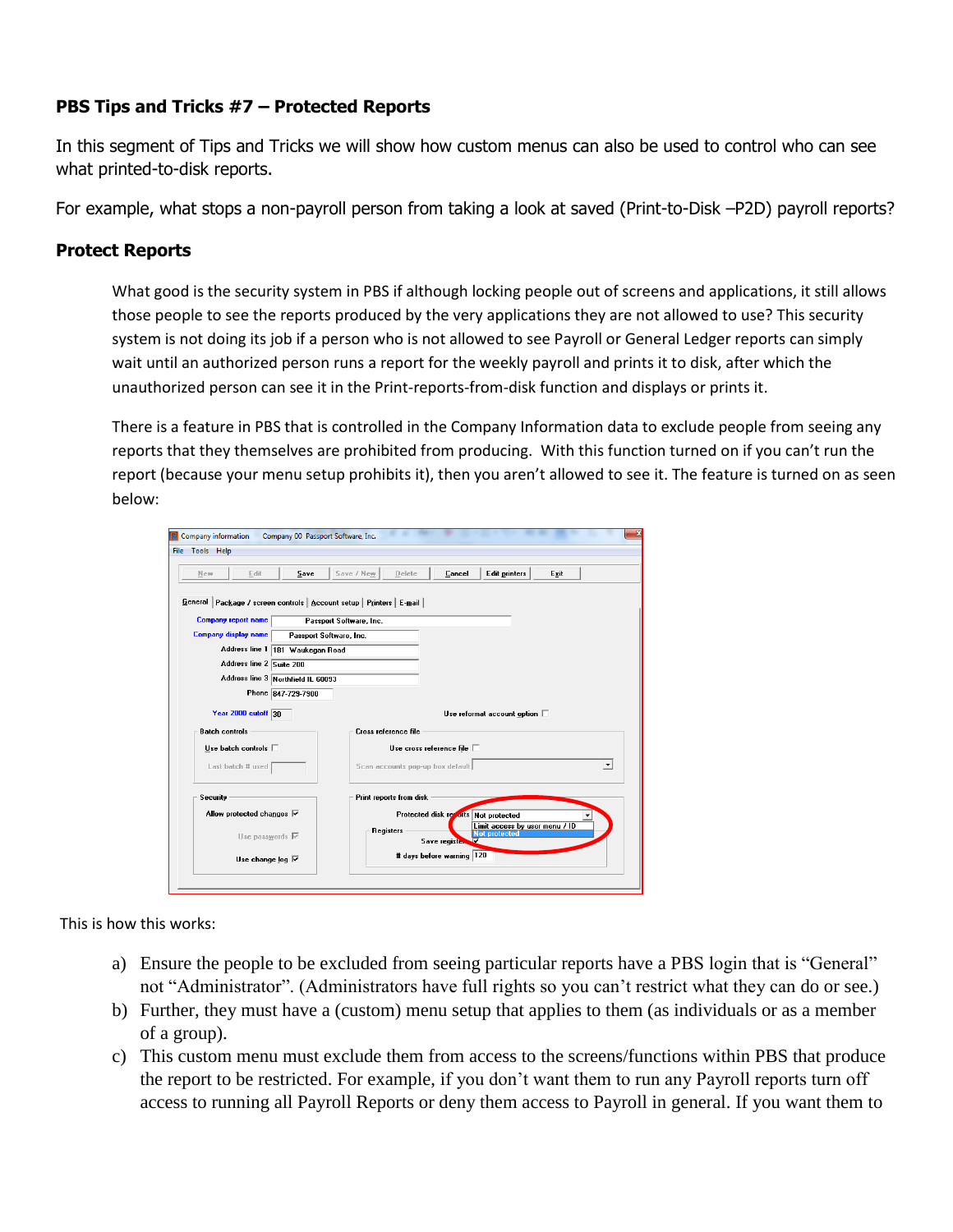be able to list the Chart of Accounts in GL but not see the Trial Balance turn off their access to the run Trial Balance in the custom menu setup leaving other reports in the same menu enabled.

Here is an example for user Nancy:

This is her user setup in Setup Users:

| New<br>Select by ascending user ID | Edit                      | Save                                            | Save / New                      | Delete | Cancel               | Exit                              |               |                 |        |        |                                               |
|------------------------------------|---------------------------|-------------------------------------------------|---------------------------------|--------|----------------------|-----------------------------------|---------------|-----------------|--------|--------|-----------------------------------------------|
|                                    | User ID A                 | Name                                            |                                 |        |                      |                                   |               |                 |        |        |                                               |
|                                    | <b>ND</b>                 | <b>Nancy Drew</b>                               |                                 |        |                      |                                   |               |                 |        |        |                                               |
|                                    | <b>PDD</b><br><b>PSI</b>  | <b>Peter D</b><br><b>Passport Administrator</b> |                                 |        |                      |                                   |               |                 |        |        |                                               |
|                                    |                           |                                                 |                                 | P      |                      | PBS User Maintenance (User menus) |               |                 |        |        | $\mathbf{x}$<br><b>Fiancial Holdings Inc.</b> |
|                                    |                           |                                                 |                                 |        | File View Tools Help |                                   |               |                 |        |        |                                               |
| General                            |                           |                                                 |                                 |        | $New$                | Edit                              | Save          | Save / New      | Delete | Cancel | Exit                                          |
| User ID ND                         |                           |                                                 | Change password <b>Password</b> |        |                      | Select by ascending company ID    |               |                 |        |        |                                               |
|                                    |                           |                                                 |                                 |        |                      | Comp ID A Menu ID                 |               |                 |        |        |                                               |
|                                    | <b>User type General</b>  | $\blacktriangledown$                            |                                 |        |                      | ΑII                               | <b>NOPRGI</b> |                 |        |        |                                               |
|                                    | Name Nancy Drew           |                                                 |                                 |        |                      |                                   |               |                 |        |        |                                               |
| <b>Address</b>                     |                           |                                                 |                                 |        |                      |                                   |               |                 |        |        |                                               |
|                                    | <b>City River Heights</b> |                                                 | <b>State</b>                    |        | General              |                                   |               |                 |        |        |                                               |
|                                    |                           |                                                 |                                 |        |                      |                                   |               |                 |        |        |                                               |
| Phone                              |                           |                                                 |                                 |        |                      |                                   |               |                 |        |        |                                               |
|                                    |                           |                                                 |                                 |        |                      | User ND                           |               | Name Nancy Drew |        |        |                                               |
| <b>Email address</b>               |                           |                                                 |                                 |        |                      |                                   |               |                 |        |        |                                               |
| Email login                        |                           |                                                 |                                 |        |                      | Access company All                | 繭             | AII             |        |        |                                               |
| Full graphical $\overline{\vee}$   |                           | MySet on Ⅳ                                      |                                 |        |                      | Menu ID NOPRGL                    | 菛             |                 |        |        |                                               |
| Menu                               |                           | 确                                               | User menus                      | Me     |                      |                                   |               |                 |        |        |                                               |

By going into her user setup you see she is a General User. Clicking on User menus show that for all companies in this PBS system she is governed by the NOPRGL menu. The custom menu, "no PR or GL" shown here indicates that she has full access to AP (all items asterisked), partial access to the functions in the CTL menu and just the ability to print a Chart of Accounts in the GL/Lists Menu.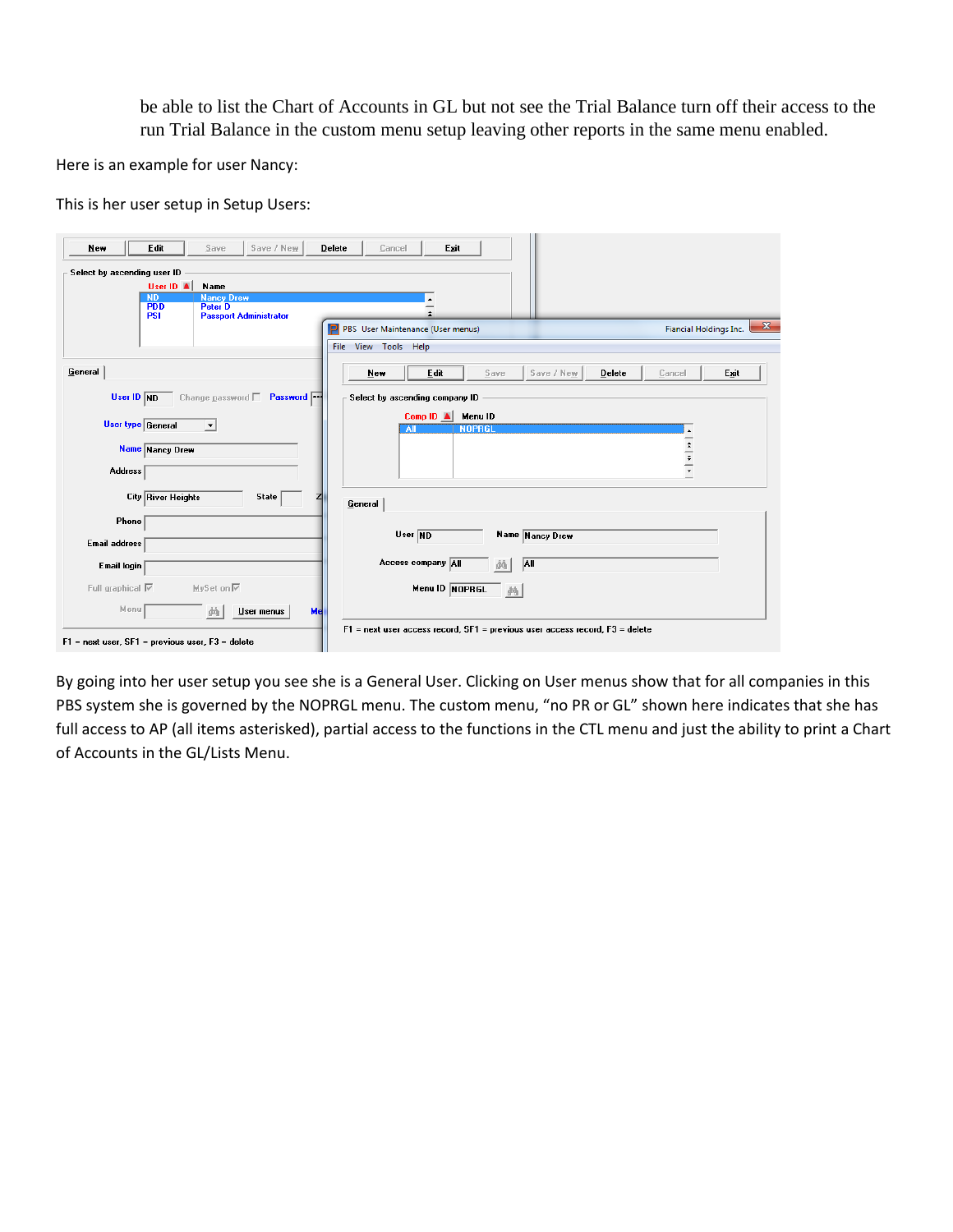

| <b>NOPRGL</b><br>All Apps except PR & GL<br>$\frac{1}{\tau}$ $\frac{1}{\tau}$                                                                                                                                                                                                                                                                                                                                                                                                                        |  |
|------------------------------------------------------------------------------------------------------------------------------------------------------------------------------------------------------------------------------------------------------------------------------------------------------------------------------------------------------------------------------------------------------------------------------------------------------------------------------------------------------|--|
| General                                                                                                                                                                                                                                                                                                                                                                                                                                                                                              |  |
| Menu ID NOPRGL<br>Menu description all Apps except PR & GL                                                                                                                                                                                                                                                                                                                                                                                                                                           |  |
| Assign menu items<br><b>Financial statement lavouts</b><br>中…<br>Ä<br><b>Financial statements</b><br>l∓⊡<br>中 Extract financial data<br>⊞- Close fiscal year<br>由 Utility<br>⊟ * Reports (lists)<br><b>Budgets</b><br>i<br><b>Budgets change log</b><br><b>Beach</b><br>Ξ<br><b>Budget types</b><br><u>i</u><br>- Comparatives<br>- Comparatives change log<br>$-$ " Chart of accounts<br>Chart of accounts change log<br>Sub accnt / Cst cntr groups<br>i<br>Texts<br>i<br>Master information<br>田… |  |

If you were an Administrative user or a general user with full access, going into Print Reports from Disk would show something like this: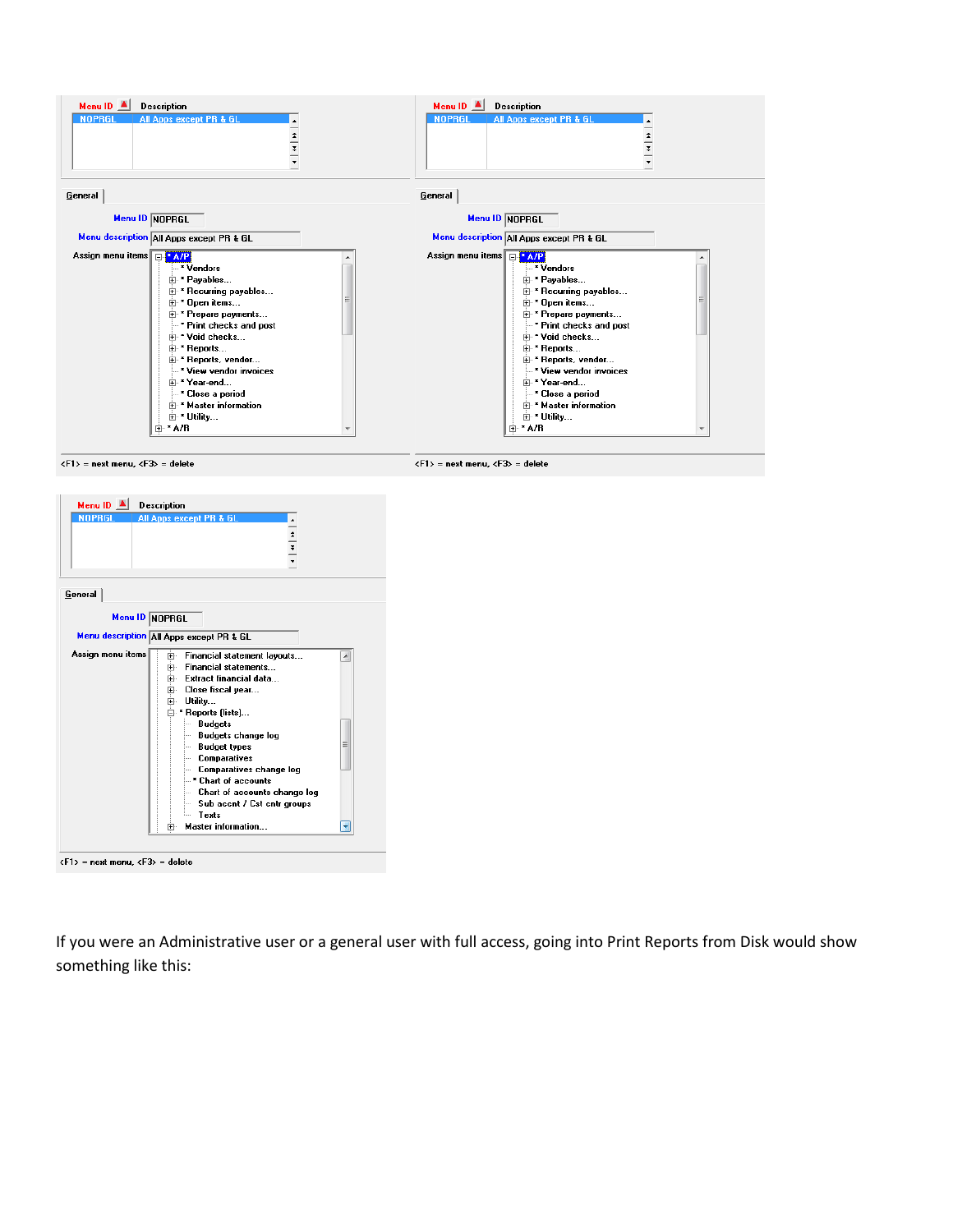| How many copies $\boxed{1}$       |                 | Select printer                  | PDF<br><b>HTML</b><br>Archive                                                                                                            | <b>Delete</b><br>Cancel                                             | Exit                         |                                   |
|-----------------------------------|-----------------|---------------------------------|------------------------------------------------------------------------------------------------------------------------------------------|---------------------------------------------------------------------|------------------------------|-----------------------------------|
|                                   |                 | <b>Reports for All packages</b> | $\blacktriangledown$                                                                                                                     |                                                                     |                              |                                   |
| Select by descending created date |                 |                                 |                                                                                                                                          |                                                                     |                              |                                   |
|                                   | Pka             | <b>Report #</b>                 | Report name                                                                                                                              | $Create \n$<br><b>User</b>                                          | Pages<br><b>Last printed</b> | File name                         |
|                                   | <b>GL</b>       | 1000014                         | <b>General Ledger Trial Balance</b>                                                                                                      | <b>PDD</b><br>05/22/2019 11:15                                      | 330                          | CHGL1000014                       |
|                                   | GL.             | 1000013                         | <b>Chart of Accounts List</b>                                                                                                            | 05/22/2019<br>11:15<br><b>PDD</b>                                   | 856                          | CHGL1000013                       |
|                                   | RW              | 1000012                         | <b>Cost Centers/Sub Accounts List</b>                                                                                                    | <b>PDD</b><br>05/22/2019 10:31                                      | з                            | CHRW1000012                       |
|                                   | RW<br><b>GI</b> | 1000011<br>1000010              | <b>Valid G/L Account List</b><br><b>Income Statement/Schedule</b>                                                                        | 05/22/2019 10:29<br><b>PDD</b><br><b>PDD</b><br>05/03/2019<br>17:58 | 814                          | CHRW1000011<br><b>CHGL1000010</b> |
|                                   | <b>GL</b>       | 1000009                         | <b>Income Statement/Schedule</b>                                                                                                         | 05/03/2019 17:00<br><b>PDD</b>                                      | T                            | <b>CHGL1000009</b>                |
|                                   | GL              | 1000008                         | <b>Balance Sheet/Schedule</b>                                                                                                            | 05/03/2019<br>15:39<br><b>PDD</b>                                   |                              | CHGL1000008                       |
|                                   | GL              | 1000007                         | <b>Income Statement/Schedule</b>                                                                                                         | 05/03/2019<br>15:38<br><b>PDD</b>                                   | $\frac{2}{1}$                | <b>CHGL1000007</b>                |
|                                   | <b>GL</b>       | 1000006                         | <b>Balance Sheet/Schedule</b>                                                                                                            | <b>PDD</b><br>05/03/2019<br>13:40                                   |                              | <b>CHGL1000006</b>                |
|                                   | GL              | 1000005                         | <b>Income Statement/Schedule</b>                                                                                                         | 05/03/2019<br><b>PDD</b><br>13:38                                   | $\frac{2}{1}$                | CHGL1000005<br>$\hat{z}$          |
|                                   | GL              | 1000004                         | <b>Balance Sheet/Schedule</b>                                                                                                            | <b>PDD</b><br>05/03/2019<br>11:26                                   | $\frac{2}{1}$                | CHGL1000004                       |
|                                   | <b>GL</b>       | 1000003                         | <b>Income Statement/Schedule</b>                                                                                                         | 05/03/2019<br>11:26<br><b>PDD</b>                                   |                              | CHGL1000003                       |
|                                   | <b>GL</b>       | 1000002                         | <b>Balance Sheet/Schedule</b>                                                                                                            | 05/03/2019<br>11:20<br><b>PDD</b>                                   | $\overline{2}$               | <b>CHGL1000002</b>                |
|                                   | GL.             | 1000001                         | <b>Income Statement/Schedule</b>                                                                                                         | <b>PDD</b><br>05/03/2019 11:20                                      | 1                            | CHGL1000001                       |
|                                   |                 |                                 |                                                                                                                                          |                                                                     |                              |                                   |
|                                   |                 |                                 |                                                                                                                                          |                                                                     |                              | ₹                                 |
|                                   |                 |                                 |                                                                                                                                          |                                                                     |                              |                                   |
|                                   |                 |                                 |                                                                                                                                          |                                                                     |                              |                                   |
|                                   |                 |                                 |                                                                                                                                          |                                                                     |                              |                                   |
|                                   |                 |                                 |                                                                                                                                          |                                                                     |                              |                                   |
|                                   |                 |                                 |                                                                                                                                          |                                                                     |                              |                                   |
|                                   |                 |                                 |                                                                                                                                          |                                                                     |                              |                                   |
|                                   |                 |                                 |                                                                                                                                          |                                                                     |                              |                                   |
|                                   |                 |                                 |                                                                                                                                          |                                                                     |                              |                                   |
| First 10 lines of report:         |                 |                                 |                                                                                                                                          |                                                                     |                              |                                   |
|                                   |                 | Date 05/03/2019 Time 17:58:25   |                                                                                                                                          | Report #1000010<br>Page 0001                                        |                              |                                   |
|                                   |                 |                                 | Aero Snow Holdings (DE) LLC<br>Schedule of Direct Expenses<br>Period: 01/01/2019 to 01/31/2019                                           |                                                                     |                              |                                   |
|                                   |                 |                                 | 2019<br>2019                                                                                                                             | 2018                                                                |                              | 2018                              |
|                                   |                 |                                 | <b>CURR PERIOD</b><br>YEAR-TO-DATE                                                                                                       | <b>CURR PERIOD</b>                                                  |                              | YEAR-TO-DATE                      |
|                                   |                 |                                 | <b>ACTUALS</b><br><b>ACTUALS</b>                                                                                                         | COMPARATIVES                                                        |                              | COMPARATIVES                      |
|                                   |                 |                                 | All Sub Accts All Sub Accts                                                                                                              | All Sub Accts                                                       |                              | All Sub Accts                     |
|                                   |                 |                                 |                                                                                                                                          |                                                                     |                              |                                   |
|                                   |                 |                                 |                                                                                                                                          |                                                                     |                              |                                   |
|                                   |                 |                                 | <f1> = next report, <sf1> = previous report, <f5> = one package, <sf8> = Jump to first, <sf9> = Jump to last</sf9></sf8></f5></sf1></f1> |                                                                     |                              |                                   |

Notice here that there are CTL reports (Cost Centers, Valid GL Account List), a GL Chart of Accounts and a Trial Balance plus a number of Financial Statements.

If we have Nancy look at the Print to Disk menu in the same way this is what she sees: